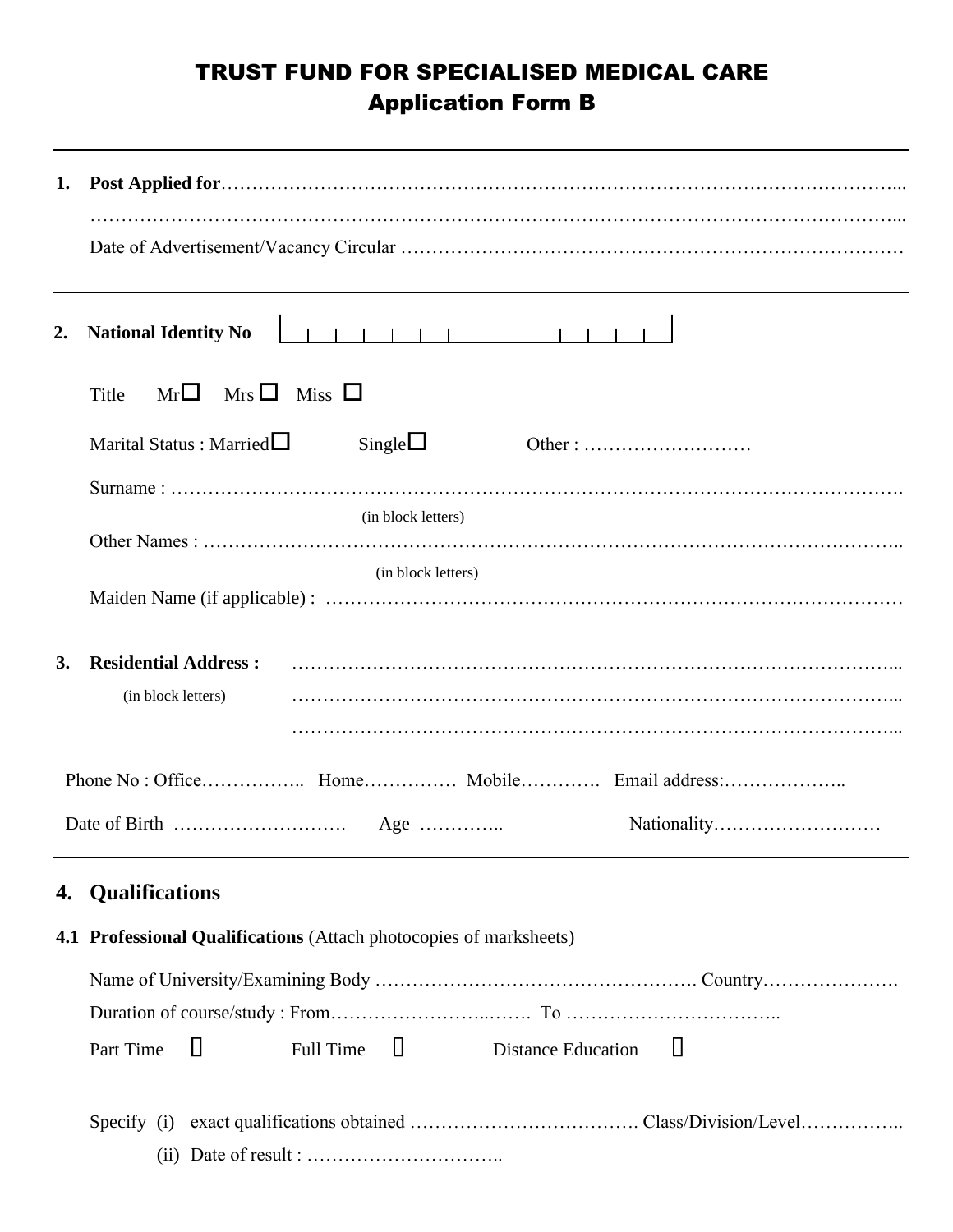**Subjects** (State whether main/subsidiary/major etc where applicable)

|                                           |                           | <b>4.2 Post Degree Qualifications</b> (Attach photocopies of marksheets) |  |                                                                                          |                  |  |
|-------------------------------------------|---------------------------|--------------------------------------------------------------------------|--|------------------------------------------------------------------------------------------|------------------|--|
|                                           |                           |                                                                          |  |                                                                                          |                  |  |
|                                           |                           |                                                                          |  |                                                                                          |                  |  |
|                                           | $\Box$<br>Part Time       |                                                                          |  | Full Time $\Box$ Distance Education                                                      | Ц                |  |
|                                           |                           |                                                                          |  |                                                                                          |                  |  |
|                                           |                           |                                                                          |  |                                                                                          |                  |  |
|                                           |                           | Subjects (State whether main/subsidiary/major etc where applicable)      |  |                                                                                          |                  |  |
|                                           |                           |                                                                          |  |                                                                                          |                  |  |
|                                           |                           |                                                                          |  |                                                                                          |                  |  |
|                                           |                           |                                                                          |  |                                                                                          |                  |  |
|                                           |                           |                                                                          |  |                                                                                          |                  |  |
| 4.3 Other super speciality qualifications |                           |                                                                          |  |                                                                                          |                  |  |
|                                           |                           |                                                                          |  |                                                                                          |                  |  |
|                                           |                           |                                                                          |  |                                                                                          |                  |  |
|                                           |                           |                                                                          |  |                                                                                          |                  |  |
|                                           |                           |                                                                          |  |                                                                                          |                  |  |
|                                           |                           |                                                                          |  | 4.4 Experience and skills relevant to the post applied for (Attach documentary evidence) |                  |  |
|                                           |                           |                                                                          |  |                                                                                          |                  |  |
|                                           |                           |                                                                          |  |                                                                                          |                  |  |
| 5.                                        | <b>Employment History</b> |                                                                          |  |                                                                                          |                  |  |
|                                           | From                      | T <sub>o</sub>                                                           |  | <b>Institutions</b>                                                                      | <b>Post Held</b> |  |
|                                           |                           |                                                                          |  |                                                                                          |                  |  |
|                                           |                           |                                                                          |  |                                                                                          |                  |  |
|                                           |                           |                                                                          |  |                                                                                          |                  |  |
|                                           | .                         | .                                                                        |  |                                                                                          |                  |  |